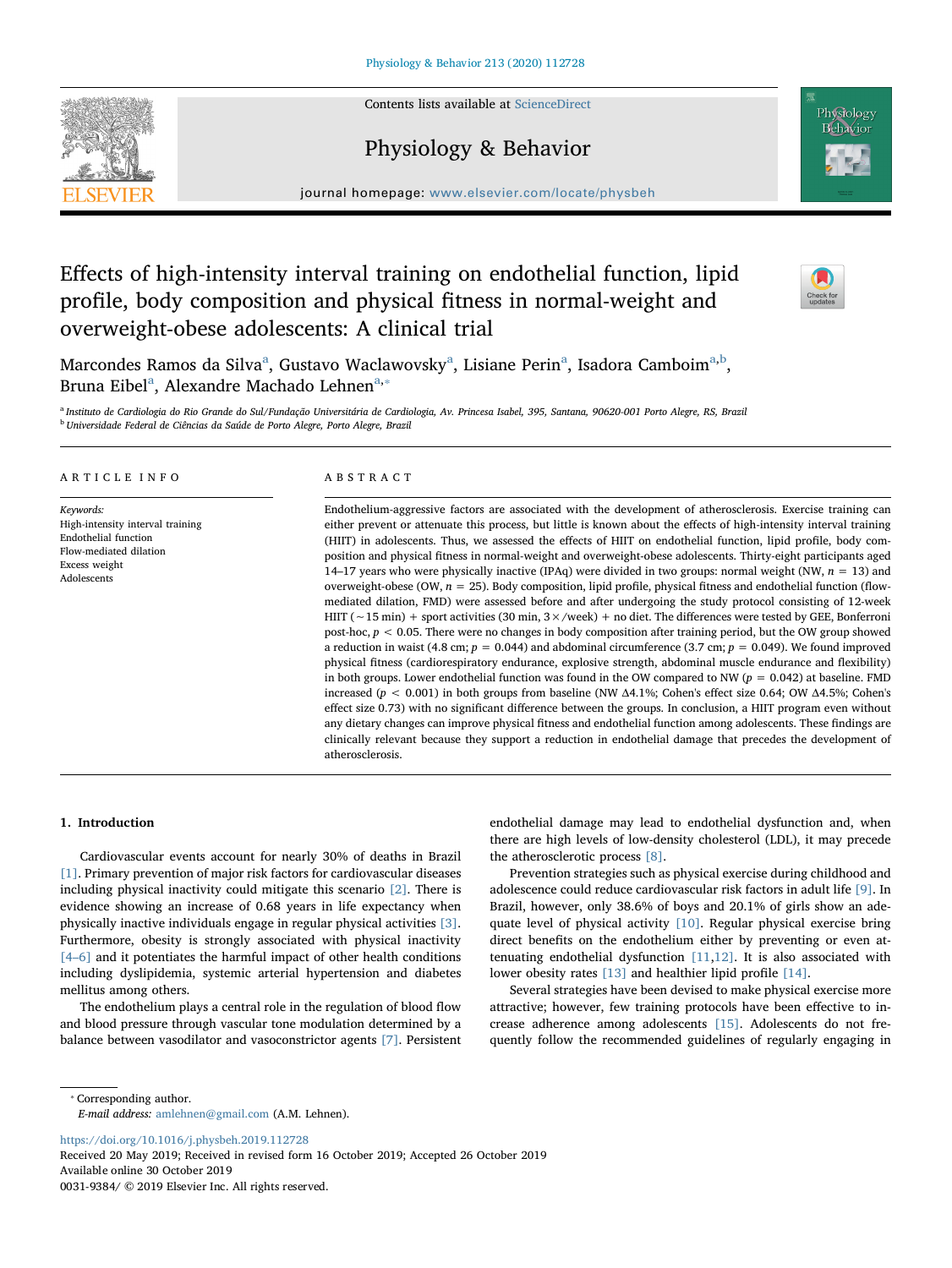moderate-intensity training for 30–60 min a day [15–[17\]](#page-6-12). Hence, offering a training program with challenging attainable goals could be an effective strategy to improve adherence and high-intensity interval training (HIIT) has showed good adherence among adolescents [\[5,](#page-6-13)[15\]](#page-6-12).

HIIT has well-established beneficial effects on endothelial function [\[18\]](#page-6-14) and LDL levels [\[19\].](#page-6-15) However, most evidence was gathered from studies with adults [\[20\]](#page-6-16). Thus, the primary objective of our study was to compare the effects of HIIT on endothelial function among normalweight (NW) and overweight-obese (OW) adolescents. Our secondary objective was to assess and compare body composition, lipid profile and physical fitness in NW and OW participants in response to a HIIT program.

## 2. Methods

We conducted an evaluator-blinded clinical trial. The study followed the Consolidated Standards of Reporting Trials (CONSORT) Statement [\[20\]](#page-6-16) as well as the Declaration of Helsinki ethical principles. It was also approved by the Research Ethics Committee of Instituto de Cardiologia do Rio Grande do Sul. All participants and/or their caregivers signed a consent form agreeing to participate in the study.

### 2.1. Study participants

Participation in the study was voluntary and all participants were recruited from a sports program for public school adolescents (Projeto Forças no Esporte, PROFESP) developed as a partnership between Brazil's Ministry of Education and the Ministry of Defense Armed Forces. A total of 100 adolescents were included in the sports program. Of these, 62 adolescents said they were willing to participate in the study's HIIT intervention protocol. We administered the International Physical Activity Questionnaire (IPAQ) [\[21\]](#page-6-17) to assess physical activity in this population and they all were considered to be physically inactive. These adolescents had undergone prior medical evaluation before entering the public sports program and they did not have any history of cardiovascular, endocrine or neuromuscular conditions or orthopedic limitations or any other limitations that prevented physical exercise.

Of the 62 adolescents pre-selected, 10 dropped out of the sports program due to personal issues and five did not meet the study's inclusion criteria. Thus, a total of 47 adolescents entered our HIIT protocol. During the study, seven participants were excluded due to frequent no-shows and two dropped out, totaling 38 adolescents (girls,  $n = 18$  and boys,  $n = 20$ ) who completed our intervention [\(Fig. 1\)](#page-2-0).

In addition to the intervention protocol, they also engaged in sports initiation activities (30-min sessions, three times a week) as part of the public sports program. The study participants were advised not to make any diet changes.

### 2.2. Body composition

We used a scientific plicometer (Cescorf, Porto Alegre, Brazil), a pachymeter (Cescorf, Porto Alegre, Brazil) and a stadiometer (MedSize, Porto Alegre, Brazil) for body measurements. Skinfold thicknesses measurements (triceps, subscapular, biceps, iliac crest, supra spinale, abdominal, front thigh, medial calf, axillary) were taken for body composition by a single evaluator (GW) certified level III by the International Society for the Advancement of Kinanthropometry (ISAK). The body fat (%BF) was estimated by Slaughter equations [\[22\],](#page-6-18) using the sum of triceps and calf skinfolds (ΣDOC) (Boys:  $0.610$  x ΣDOC + 5.1 and Girls:  $0.735 \times \Sigma DOC + 1.0$ . Also, the sum of skinfold thicknesses measurements (in millimeters) was also used to express total body adiposity and totaling 9 skinfold thicknesses.

#### 2.3. Biochemical analyses

We collected blood samples (total cholesterol, triglycerides, HDL,

LDL and fasting glycemia) from all participants and they were sent for analysis in a conventional clinical laboratory. Blood samples were drawn following a 12-h fasting, and post-test samples were collected 72 h after the last activity of the training protocol. Blood was taken from an antecubital fossa vein in the forearm by a skilled nurse. An enzymatic method was used for the analyses of the biological material.

## 2.4. Endothelial function

Flow-mediated dilation (FMD) was the noninvasive method used to assess arterial endothelial function. The Philips LS-12 (4–12 MHz) linear array transducer was used to capture longitudinal images of the brachial artery walls. Images of arterial diameter were frozen along with electrocardiographic tracing. The pressure cuff was placed around the participant's arm and inflated to a pressure about 50 mmHg higher the systolic pressure for 5 min. FMD in the brachial artery occurs around 1 min and 20 s after cuff release. New images were then taken for comparison against the baseline images. Offline imaging analyses were carried out to measure the brachial artery diameter at the end of diastole (at the peak of electrocardiographic R wave). Brachial artery imaging was taken at three different sites (an average of 3 images for pre- and post-reactive hyperemia). Flow-dependent vasodilation responses were expressed as a percent change in diameter [\[23\]](#page-6-19). All assessments were carried out in a temperature-controlled environment and participants received recommendations on sleep, use of stimulants and physical exercise on the day preceding the test. Duplicate measurements were taken by a single blinded evaluator (BE).

## 2.5. Physical fitness assessment (Brazil's sports project [PROESP-BR] indicators)

A 6-minute run test was used to assess cardiorespiratory fitness (CRF) [\[25\].](#page-6-20) In brief, the participants were asked to run for 6 min around a 400-meter track; the total distance covered was recorded. Explosive strength of upper extremities was measured by medicine-ball throw distance (using a 2-kg ball and a measuring line attached perpendicular to a wall) [\[24\].](#page-6-21) In turn, explosive strength of lower extremities was measured by horizontal jumps across a line on the ground (and using a measuring line) [\[24\]](#page-6-21). A sit-and-reach test was used to assess muscle flexibility (using an adhesive tape and a measuring line stretched out on the floor). With their arms stretched and on top of each other, they reached forward along the measuring line as far as possible; they made two attempts and the farthest distance was recorded [\[24\]](#page-6-21). An abdominal endurance test was performed with the participants in dorsal decubitus, knees at 45° and arms crossed over their chest; they performed repeated abdominal curls as much as possible in one minute [\[24\].](#page-6-21)

#### 2.6. Exercise training

The participants were allowed one week to get some practice of the activities of the HIIT protocol. Total training duration was 12 weeks with 3 sessions held per week. It consisted of 100-meter running sprints interspersed with a variable period of active recovery time ([Table 1\)](#page-2-1).

## 2.7. Statistical analyses

The study results are described as means ± standard deviation. Levene's test was used to test for homogeneity and Shapiro-Wilk test was used to check for normality. The generalized estimating equations method followed by Bonferroni post-hoc was used for comparisons between BMI (normal-weight and overweight-obese) and time point (baseline and post-intervention), as well as their interactions. For variables with different baseline values for girls and boys, Student's ttest (independent samples) was conducted to assess gender differences. Since the convenience sample, we calculated the power analysis for FMD (primary outcome), resulting in 78%. Additionally, we calculated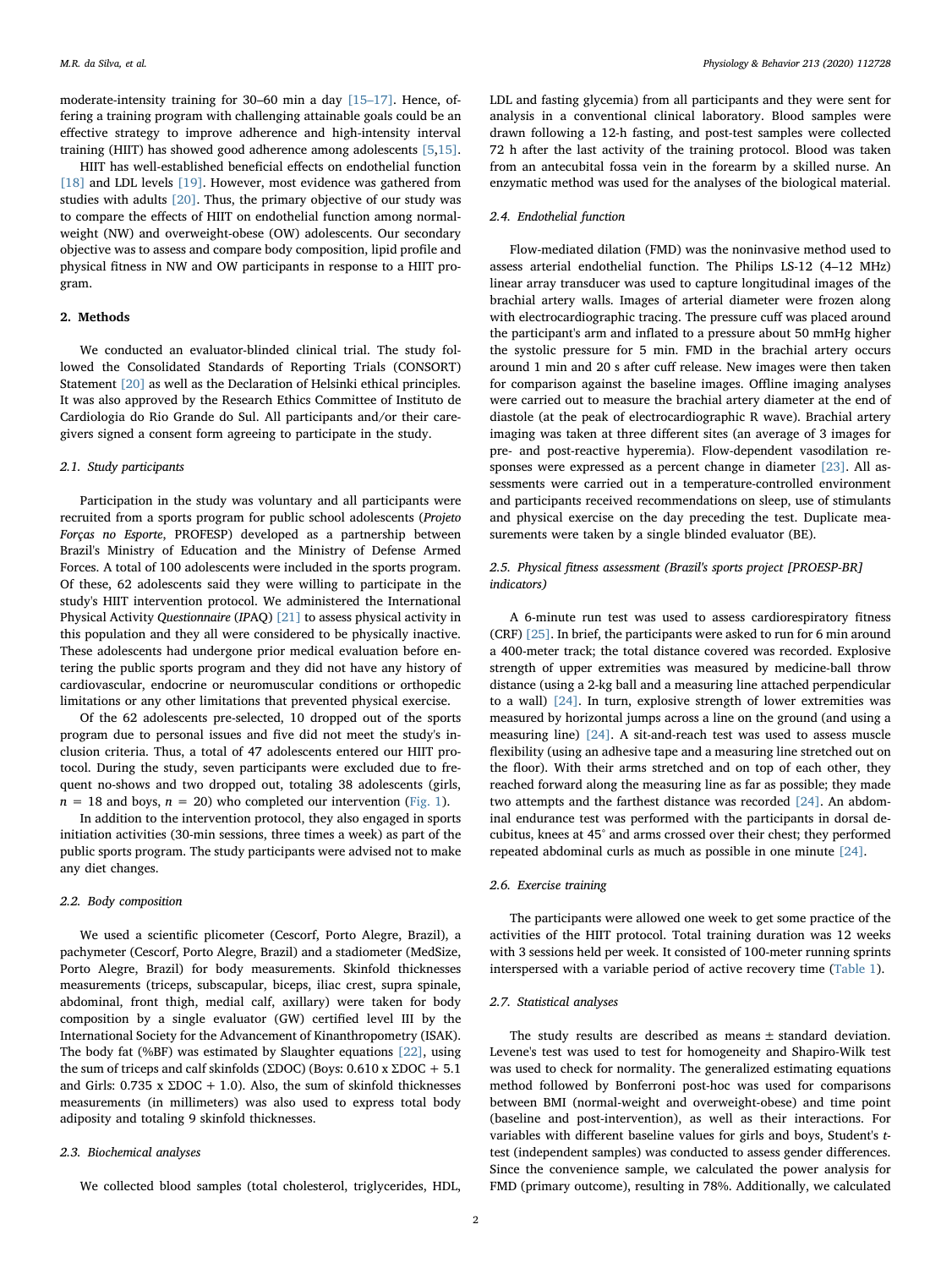<span id="page-2-0"></span>

Fig. 1. Study design according CONSORT Statement.

<span id="page-2-1"></span>

| Table 1                                    |  |
|--------------------------------------------|--|
| High-intensity interval training protocol. |  |

| Week           | 100-m sprints | Recovery time   | Session duration               |
|----------------|---------------|-----------------|--------------------------------|
| 1              | 2 sprints     | Open            | $10 \text{ min}$               |
| $\overline{2}$ | 2 sprints     | 5 min           | $10 \text{ min}$               |
| 3              | 3 sprints     | 5 min           | $11$ min                       |
| 4              | 3 sprints     | 3 min           | 7 min                          |
| 5              | 4 sprints     | 4 min           | $13 \text{ min } 20 \text{ s}$ |
| 6              | 4 sprints     | $2 \text{ min}$ | 7 min 20 s                     |
| 7              | 5 sprints     | 4 min           | 17 min 40 s                    |
| 8              | 5 sprints     | $2 \text{ min}$ | $9 \text{ min } 40 \text{ s}$  |
| 9              | 6 sprints     | 5 min           | $27 \text{ min}$               |
| 10             | 6 sprints     | 4 min           | $22 \text{ min}$               |
| 11             | 6 sprints     | 4 min           | $22 \text{ min}$               |
| 12             | 6 sprints     | 4 min           | $22 \text{ min}$               |

HIIT: high-intensity interval training.

Cohen's effect size to FMD measurements (pre versus post exercise training); we considered that Cohen's effect from 0.20 to 0.49 are small, between 0.50 and 0.79 are medium, and effect sizes above 0.80 are large [\[25\].](#page-6-20) A 5% significance level was set for all statistical analyses.

## 3. Results

At the study entry, both normal-weight (NW) and overweight-obese (OW) groups had similar age (15.0  $\pm$  0.9 years vs. 15.1  $\pm$  1.0 years;  $p = 0.526$ ) and height (166.2  $\pm$  9.2 cm vs. 164.3  $\pm$  7.6 cm;  $p = 0.383$ ). At baseline, total body mass was 55.9  $\pm$  8.2 kg and 76.7  $\pm$  14.7 kg in the NW and OW groups and BMI was 21.1  $\pm$  3.3 and 28.2  $\pm$  3.4 kg/m<sup>2</sup>, respectively ( $p < 0.001$  for both comparisons).

[Table 2](#page-3-0) shows body composition of all participants during the study and differences in body composition between boys and girls. As expected, in our sample, all baseline measures—body mass; sum of skinfold thicknesses; fat ratio; waist circumference and abdominal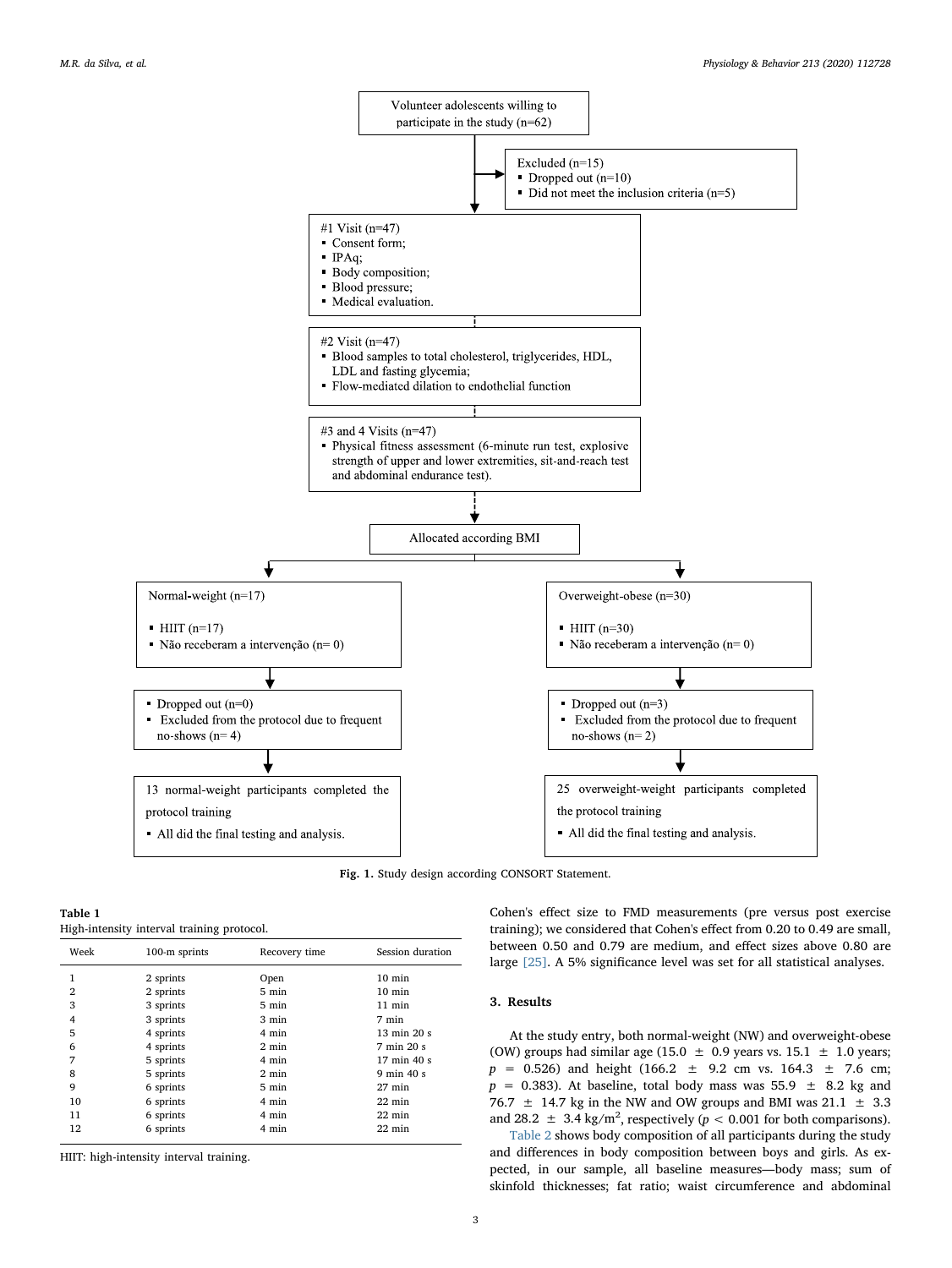## <span id="page-3-0"></span>Table 2

Body composition of participants.

|                              | <b>NW</b>          |                    |                     |                        |
|------------------------------|--------------------|--------------------|---------------------|------------------------|
|                              | Baseline           | Post-training      | Baseline            | Post-training          |
| Body mass (kg), $n = 38$     | 55.9 $\pm$ 8.2     | 57.1 $\pm$ 7.8     | $76.7 \pm 14.7^*$   | $76.5 \pm 14.2^*$      |
| Girls $(n = 18)$             | $54.7 \pm 7.3$     | $56.4 \pm 7.1$     | $71.6 \pm 15.1*$    | $71.1 \pm 15.4*$       |
| Boys $(n = 20)$              | $56.6 \pm 9.0$     | 57.4 $\pm$ 8.7     | 82.9 $\pm$ 12.3**** | 83.1 $\pm$ 10.7****    |
| $\Sigma$ 9 SF (mm), $n = 38$ | $83.7 \pm 35.9$    | $84.4 \pm 38.1$    | $236.0 \pm 69.8^*$  | $231.9 \pm 74.7^*$     |
| Girls $(n = 18)$             | $131.3 \pm 20.8$   | $133.9 \pm 24.9$   | $229.7 \pm 74.1*$   | $229.2 \pm 80.8^*$     |
| Boys $(n = 20)$              | $63.4 \pm 13.6***$ | 63.3 $\pm$ 14.7*** | $243.6 \pm 67.8^*$  | $235.3 \pm 71.2^*$     |
| % BF, $n = 38$               | $15.5 \pm 2.5$     | $15.6 \pm 2.6$     | 34.4 $\pm$ 1.8*     | $33.2 \pm 1.9^*$       |
| Girls $(n = 18)$             | $24.3 \pm 3.4$     | $24.8 \pm 4.5$     | $34.4 \pm 9.5^*$    | $34.6 \pm 10.1*$       |
| Boys $(n = 20)$              | $11.7 \pm 3.1***$  | $11.6 \pm 2.8***$  | $33.0 \pm 7.5^*$    | $31.4 \pm 7.1*$        |
| $WC (cm), n = 38$            | 69.9 $\pm$ 2.9     | $70.3 \pm 2.6$     | $88.9 \pm 2.1^*$    | 84.1 $\pm$ 1.8***      |
| Girls $(n = 18)$             | $68.5 \pm 3.8$     | $68.4 \pm 3.0$     | $82.5 \pm 10.4*$    | 78.7 $\pm$ 10.1****    |
| Boys $(n = 20)$              | $70.5 \pm 3.8$     | $71.0 \pm 3.0$     | $92.2 \pm 9.5$ **** | $86.7 \pm 5.5$ ******* |
| AC (cm), $n = 38$            | $74.3 \pm 3.1$     | $74.2 \pm 3.2$     | $96.2 \pm 2.2^*$    | $92.5 \pm 2.3***$      |
| Girls $(n = 18)$             | $77.2 \pm 3.7$     | $76.9 \pm 3.3$     | $93.2 \pm 12.5^*$   | $89.1 \pm 12.9$ ***    |
| Boys $(n = 20)$              | $73.1 \pm 4.8$     | $73.1 \pm 4.3$     | 99.9 $\pm$ 9.9****  | 94.2 $\pm$ 9.1*******  |

NW: normal-weight group (girls,  $n = 7$ ; boys,  $n = 6$ ); OW: overweight-obese group (girls,  $n = 13$ ; boys,  $n = 12$ ). Σ 9 SF: sum of 9 skinfold measurements (triceps, subscapular, biceps, iliac crest, supra spinale, abdominal, front thigh, medial calf, axillary), % BF: body fat (%), WC: waist circumference. AC: abdominal circumference. The generalized estimating equation (GEE) method followed by Bonferroni's post-hoc was used.

<span id="page-3-2"></span> $p < 0.05$  vs. NW at the same time point.

<span id="page-3-4"></span><sup>∗</sup> *p* < 0.05 vs. baseline within the same group.

<span id="page-3-3"></span>\*\*\*  $p$  < 0.05 vs. girls.

circumference—were greater in the OW compared to the NW group (of any gender). In response to HIIT training, body mass, sum of skinfold thicknesses and fat ratio measures remained higher in the OW compared to the NW group showing with no intragroup differences (baseline vs. post-training). However, when compared to baseline, posttraining waist and abdominal circumference measures were reduced by 4.8 cm ( $p = 0.044$ ) and 3.7 cm ( $p = 0.049$ ), respectively.

[Table 3](#page-3-1) shows hemoglobin, lipid profile and fasting glucose levels among the study participants. Both NW and OW groups had similar baseline levels of hemoglobin, total cholesterol, HDL, LDL and fasting glucose. Only triglyceride levels were greater in the OW compared to NW group ( $p = 0.004$ ). In response to HIIT training, there was seen a reduction in hematocrit from baseline in both NW and OW groups (Δ 4.3 % vs.  $\Delta$  2.5%;  $p < 0.001$  for both comparisons). There was an increase in triglyceride levels in both groups from baseline to posttraining (NW  $\triangle$  25.6 mg/dL,  $p < 0.001$ ; OW  $\triangle$  29.5 mg/dL,  $p = 0.003$ ).

[Table 4](#page-4-0) shows the results of physical fitness assessed by PROESP-BR indicators. There were differences between boys and girls. Interestingly, both NW and OW groups showed at baseline similar results in the running test, explosive strength (upper and lower extremities) and flexibility. Only in the one-minute abdominal endurance test the NW group performed better than the OW group (36.0 vs. 26.8 repetitions,

#### <span id="page-3-1"></span>Table 3

Biochemical parameters in the study participants.

 $p = 0.002$ ). Post-training results for running, explosive strength (upper and lower extremities) and flexibility similarly improved in both groups ([Table 4](#page-4-0)). In the abdominal endurance test, the participants in the OW group improved their absolute performance compared to the NW group ( $Δ$  3.7 vs.  $Δ$  5.0), but not enough to match NW performance.

Endothelial function assessed by FMD of the brachial artery was lower in the OW compared to NW group at baseline  $(p = 0.042)$ . However, endothelial function improved after the 12-week HIIT in both groups (NW  $\Delta$  4.1%,  $p < 0.001$ , Cohen's effect sizes 0.64; OW  $\Delta$  4.5%,  $p < 0.001$ , Cohen's effect sizes 0.73). In addition, there was a slight improvement in endothelial function in the OW compared to NW group, which was enough to make it similar in both groups; that is, OW participants showed lower FMD values at baseline, but post-training values were similar in both groups.

#### 4. Discussion

Excess weight among Brazilian adolescents is a concerning issue because it is associated with several health conditions including endothelial dysfunction, dyslipidemia, systemic arterial hypertension and diabetes mellitus among others. It is well-known that only 38.6% of boys and 20.1% of girls have an adequate level of physical activity [\[10\]](#page-6-7),

|                              | <b>NW</b>        |                    | <b>OW</b>         |                      |
|------------------------------|------------------|--------------------|-------------------|----------------------|
|                              | Baseline         | Post-training      | Baseline          | Post-training        |
| Red blood cells (million/uL) | $5.0 \pm 0.3$    | $4.8 \pm 0.2$      | $4.8 \pm 0.5$     | $4.7 + 0.5$          |
| Hemoglobin $(g/dL)$          | $14.6 \pm 1.2$   | $14.0 \pm 0.8$     | $13.7 \pm 1.1$    | $13.6 \pm 1.2$       |
| Hematocrit (%)               | 44.5 $\pm$ 3.1   | $40.2 \pm 2.01**$  | $42.2 \pm 3.3$    | $39.7 + 3.2**$       |
| White blood cells (cells/uL) | $8338 \pm 2399$  | $7483 \pm 2141$    | $7616 \pm 1411$   | 7807 ± 1290          |
| TC (mg/dL)                   | $149.9 \pm 24.5$ | $156.7 \pm 28.4$   | $143.2 \pm 15.4$  | $163.4 \pm 31.0$     |
| TRG $(mg/dL)$                | $47.5 \pm 28.1$  | $73.1 \pm 19.5$ ** | $76.2 \pm 19.5^*$ | $105.7 \pm 44.5$ *** |
| $HDL$ (mg/dL)                | $53.5 \pm 11.0$  | $48.3 \pm 10.5$    | $44.4 \pm 12.8$   | $42.4 \pm 8.5$       |
| $LDL$ (mg/dL)                | $86.9 \pm 19.3$  | $93.7 \pm 22.4$    | $89.7 \pm 22.7$   | $99.3 \pm 24.5$      |
| Fasting glucose (mg/dL)      | $94.1 \pm 5.0$   | $91.2 \pm 6.3$     | $95.1 \pm 7.5$    | $93.6 \pm 5.8$       |

NW: normal-weight group (girls,  $n = 7$ ; boys,  $n = 6$ ); OW: overweight-obese group (girls,  $n = 13$ ; boys,  $n = 12$ ). TC: total cholesterol; TRG: triglycerides; HDL: highdensity cholesterol; LDL: low-density cholesterol. The generalized estimating equation (GEE) method followed by Bonferroni's post-hoc was used.  $p < 0.05$  vs. NW at the same time point.

<span id="page-3-6"></span><span id="page-3-5"></span><sup>∗</sup> *p* < 0.05 vs. baseline within the same group.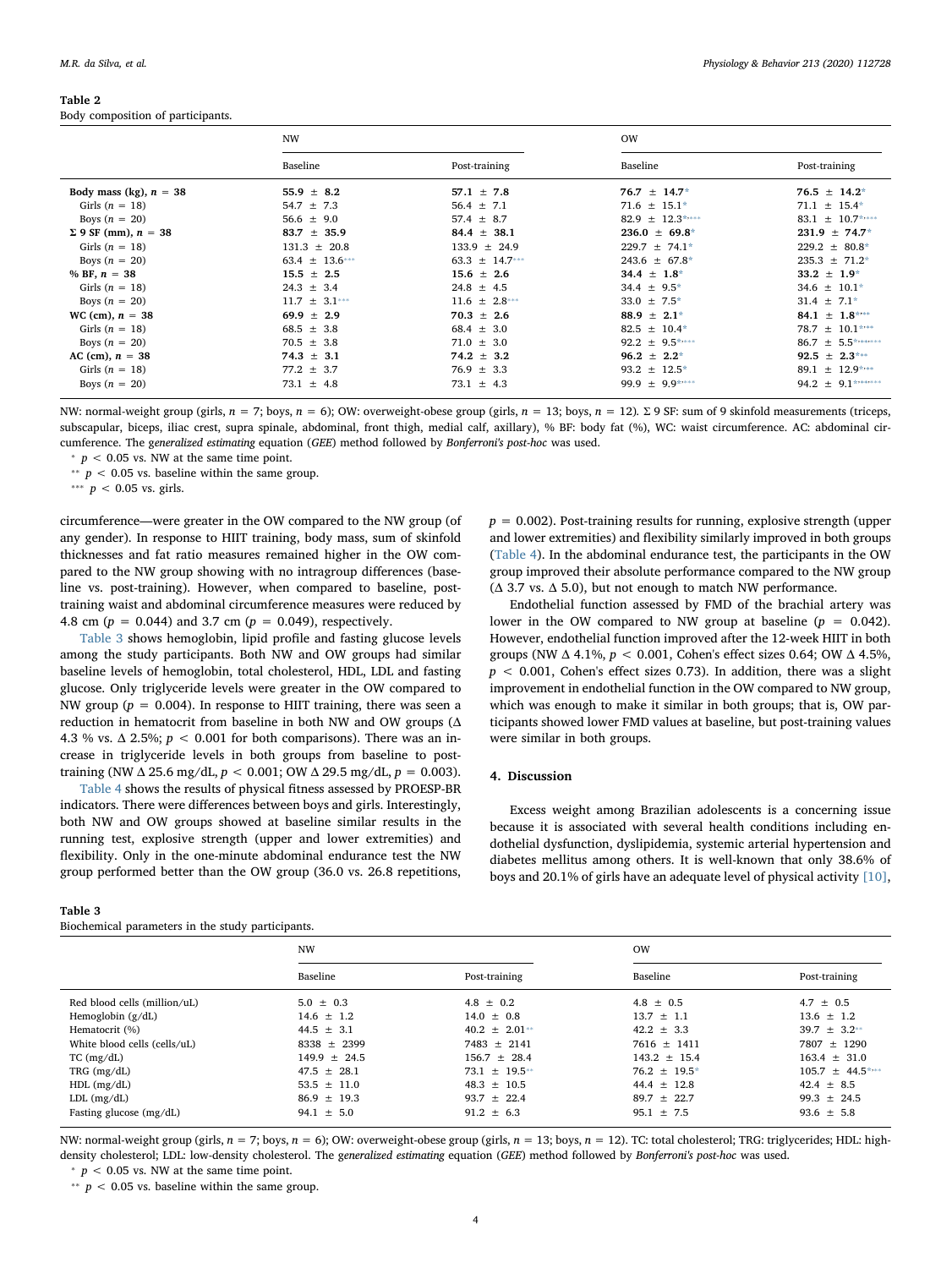#### <span id="page-4-0"></span>Table 4

Physical fitness assessment.

|                                      | <b>NW</b>         |                     | <b>OW</b>           |                      |
|--------------------------------------|-------------------|---------------------|---------------------|----------------------|
|                                      | Baseline          | Post-training       | Baseline            | Post-training        |
| 6-min run (m), $n = 38$              | $1022 \pm 316$    | $1202 \pm 390^{**}$ | $921 \pm 227$       | $1037 \pm 326^*$     |
| Girls $(n = 18)$                     | $786 \pm 273$     | $823 \pm 303$       | $815 \pm 204$       | $962 \pm 239**$      |
| Boys $(n = 20)$                      | $1136 \pm 289***$ | 1391 ± 300******    | $1055 \pm 186***$   | $1133 \pm 403$ ***   |
| Exp S UE (cm), $n = 38$              | $290 \pm 100$     | 349 $\pm$ 120**     | $310 \pm 100$       | $360 \pm 110^{**}$   |
| Girls $(n = 18)$                     | $246 \pm 62$      | $267 \pm 72$        | $261 \pm 73$        | $291 \pm 89$         |
| Boys $(n = 20)$                      | $319 \pm 112***$  | 383 $\pm$ 120***    | $376 \pm 83***$     | 429 ± 87*******      |
| Exp S LE (cm), $n = 38$              | $160 \pm 30$      | $180 \pm 40^{**}$   | $140 \pm 20$        | $160 \pm 20^{**}$    |
| Girls $(n = 18)$                     | $120 \pm 17$      | $137 \pm 27$        | $138 \pm 13$        | $147 \pm 14$         |
| Boys $(n = 20)$                      | $172 \pm 28***$   | $192 \pm 27***$     | $152 \pm 18$        | $167 \pm 22$         |
| Abdominal endurance $(n)$ , $n = 38$ | $36.0 \pm 9.3$    | $± 10.5**$<br>39.7  | $26.8 \pm 8.2^*$    | $31.8 \pm 10.4$ **** |
| Girls $(n = 18)$                     | $26.0 \pm 5.3$    | $29.3 \pm 6.7$      | $23.4 \pm 7.7$      | $29.5 \pm 9.9**$     |
| Boys $(n = 20)$                      | 39.6 $\pm$ 8.4*** | 44.8 $\pm$ 9.5***** | $31.1 \pm 6.8$ **** | $36.1 \pm 9.8$ ****  |
| Flex (cm), $n = 38$                  | $43.2 \pm 8.1$    | $46.5 \pm 9.2$ **   | $43.2 \pm 6.8$      | $50.0 \pm 8.2**$     |
| Girls $(n = 18)$                     | $42.3 \pm 7.6$    | $43.0 \pm 11.8$     | $46.1 \pm 6.2$      | 53.1 $\pm$ 7.0       |
| Boys $(n = 20)$                      | $43.4 \pm 8.7$    | $47.6 \pm 8.7$      | $39.6 \pm 5.9***$   | $43.7 \pm 6.7$       |

NW: normal-weight group (girls,  $n = 7$  e meninos,  $n = 6$ ); OW: grupo sobrepeso (girls,  $n = 13$  e meninos,  $n = 12$ ). 6-min run: 6-minute running test; Exp S: explosive strength; UE: upper extremities; LE: lower extremities; Flex: flexibility; Generalized estimating equations (GEE) followed by Bonferroni's post-hoc were used.

<span id="page-4-2"></span> $p < 0.05$  vs. NW at the same time point.

<span id="page-4-1"></span>\*\*  $p$  < 0.05 vs. baseline within the same group.

<span id="page-4-3"></span>\*\*\* $\neq$  p < 0.05 vs. girls.

which further aggravates the impact of excess weight. Normal-weight and overweight-obese adolescents followed our 12-week HIIT protocol. The main finding of our study was consistent improvement of endothelial function assessed by FMD in both NW and OW groups, but the magnitude of improvement was greater in the latter group. Physical fitness improved in both groups, but waist and abdominal circumference measures were reduced only among those with excess weight. These are clinically relevant findings because they show cardiovascular risk reduction and particularly improved endothelial function at a young age.

The OW group showed at baseline reduced endothelial function compared to NW participants. Excess weight is a likely explanation [\[26\]](#page-6-22) given that both groups were physically inactive with normal lipid profiles and there were no other factors known to be associated with endothelial dysfunction.

There has been considerable discussion in the literature about FMD cutoff values for endothelial dysfunction. Corretti (2002) recommended a cutoff of 8% as suggestive of endothelial dysfunction, i.e., FMD <8% would indicate increased cardiovascular risk due to endothelial dysfunction in adults. However, there are no FMD cutoff values currently defined for "normal endothelial function" in children or adults. Yet, our findings are clinically relevant because endothelial function consistently improved in both NW ( $\Delta$  4.1%) and OW participants ( $\Delta$  4.5%). Moreover, it is worth noting that endothelial dysfunction precedes atherosclerotic changes [\[27\]](#page-6-23) and there is increased risk when associated with excess body weight and/or sedentary lifestyle [\[28\]](#page-6-24) as we found among many participants in our sample. No matter at which value the FMD cutoff is set, exercise training using HIIT improved endothelium function and proved widely beneficial. Comparatively, a study with a sample of obese Chinese adolescents found FMD values around 10% after reactive hyperemia [\[29\],](#page-6-25) which corroborates baseline findings in our study. These authors demonstrated that BMI was strongly associated with increased mean carotid intima-media thickness  $(r = 0.58, p < 0.01)$  and reduced FMD  $(r = -0.42, p < 0.01)$ . Furthermore, a meta-analysis found that the pooled relative risk of cardiovascular events per 1% increase in FMD, adjusted for confounding risk factors, was 0.87 (95% CI 0.83–0.91) [\[30\].](#page-6-26) Though our sample consisted of adolescents, our results are clinically significant.

Both normal-weight and overweight-obese participants who completed our training protocol showed significantly improved endothelial function, which is a finding of major clinical relevance. A beneficial

impact on endothelial function is directly associated with endothelial damage prevention. Several mechanisms may explain the effects of physical exercise on the endothelium, but the most likely one is increased blood flow during exercise with consequent increase in shear stress [\[31\]](#page-6-27) and greater bioavailability of nitric oxide (NO), which is a major endothelial vasodilator, due to increased synthesis of an NO precursor—NO endothelial synthase (eNOS). Another likely explanation is a reduction of oxidative stress [\[32\].](#page-6-28) Although these mechanisms have been described in studies of continuous training [\[33](#page-6-29), [34\]](#page-6-30), HIIT benefits seems to be superior to those seen in response to continuous aerobic training [\[35\].](#page-6-31) In a meta-analysis, Ramos (2015) compared the effects of HIIT (four rounds of a 4-minute exercise series at 85–95% of maximal heart rate interspersed with 3 min of recovery at 60–70% of maximal heart rate, three times a week for 12–16 weeks) with continuous moderate training on FMD of the brachial artery. They found a superiority of HIIT of 2.26 (95% CI 0.92–3.59) over continuous training. Although a comparison between HIIT and continuous training was out of the scope of our study, the HIIT protocol described in the meta-analysis was very similar to ours, which reinforces the positive impact of this modality of training on endothelial function.

Studies of training protocols with less than 2 weeks of duration did not show satisfactory effects on the endothelium. Bond (2015) assessed 13 adolescents undergoing a 2-week HIIT (8–10 series of 1-minute cycling, 90% VO2max) and found no endothelial function changes. Another study carried out with postmenopausal women following a 2 week HIIT protocol did not find any positive effects on endothelial function [\[36\]](#page-6-32). Thus, our findings are in agreement with those reported in the literature and they may be dependent on total duration of HIIT (3 times a week for 12 weeks).

The effectiveness of our HIIT protocol is evidenced by improved physical fitness (cardiorespiratory capacity, upper and lower extremity strength, abdominal endurance and muscle flexibility) among study participants. At baseline all adolescents were considered physically inactive and thus they had a risk factor for cardiovascular diseases in adult life [\[37,](#page-6-33)[38\]](#page-6-34). Our exercise protocol lead to improved cardiorespiratory fitness in both NW and OW groups ( $\Delta$  180 m vs.  $\Delta$  116 m), being more effective among normal-weight participants. In their systematic review with meta-analysis, Costigan (2015) demonstrated that, compared to conventional moderate-intensity training, HIIT was more effective for improving cardiorespiratory fitness. The PROESP-BR sports project recommends the following "critical" cut-off values for the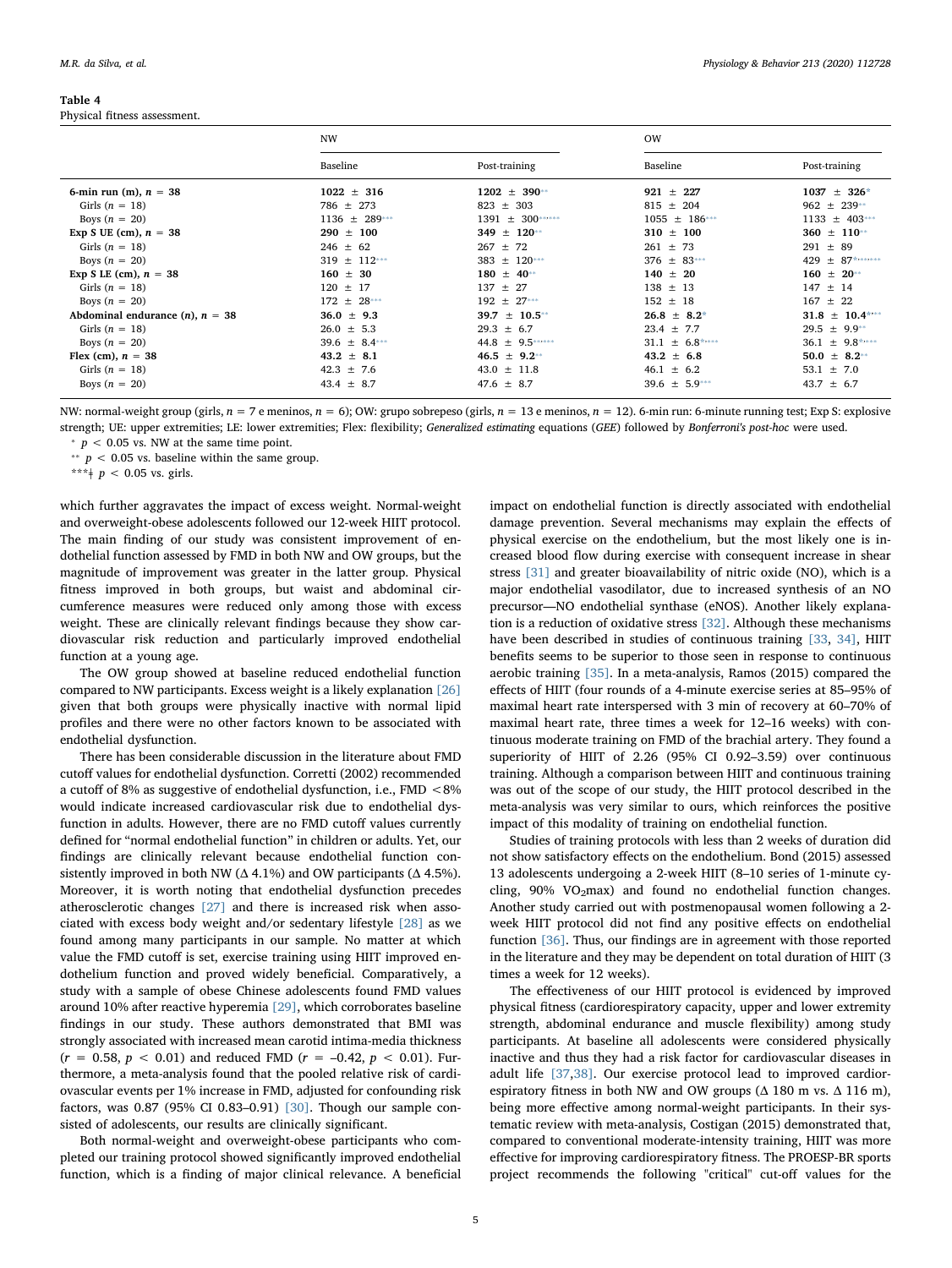running test:  $<$ 995 m for girls and  $<$ 1120 m for boys [\[24\].](#page-6-21) Among normal-weight participants, the girls were below average (823 m) and the boys improved their performance from "fairly good" (1136 m) to "very good" (1391 m). Among those with excess weight, both girls and boys improved their performance from "weak" to "fairly good."

With regard to explosive strength of upper and lower extremities, we found a similar improvement in both groups; and this improvement has a direct impact on functional capacity and daily activities [\[39\]](#page-6-35). As for upper extremity strength, normal-weight participants remained at the "critical" cut-off level for their age group both at baseline and posttraining  $( $400 \text{ cm}$  and  $$300 \text{ cm}$  for boys and girls, respectively) [24].$  $( $400 \text{ cm}$  and  $$300 \text{ cm}$  for boys and girls, respectively) [24].$  $( $400 \text{ cm}$  and  $$300 \text{ cm}$  for boys and girls, respectively) [24].$$$$ The OW group started at a "critical" level (376 cm) and reached a "fairly good" performance post-training (429 cm). As for lower extremity strength, the NW group showed greater improvement  $(Δ 20 cm)$  from baseline with their performance improving from "weak" to "fairly good"; however, this response was seen among boys only ([Table 4\)](#page-4-0). Abdominal muscle exercises are widely used in training programs. Both NW and OW groups showed a fairly good performance in the abdominal endurance test based on the PROESP-BR recommended cut-off values [\[24\]](#page-6-21), i.e., 23 (girls) and 35 (boys) repetitions for in a continuous 1-min timed effort. Strengthening of abdominal muscles reduces intervertebral disk and lumbar pressure and may reduce the risk of degenerative diseases in the lumbar spine [\[40\].](#page-6-36) The American College of Sports Medicine recommends including flexibility exercises as a component of health-related physical fitness programs [\[41\]](#page-6-37). Muscle flexibility can be defined as the physiologically normal range of motion in a joint [\[42\]](#page-6-38) and without adequate *flexibility daily* activities become more difficult to perform. In addition, reduced flexibility may cause musculoskeletal damage [\[43\].](#page-6-39) Thus, maintaining (or increasing) flexibility is crucial as it allows adequate joint motion reducing the risk of injury [\[44\]](#page-7-0). In our study, although the training protocol did not focus on flexibility, both groups showed improved flexibility with direct beneficial effects in population of adolescents.

Improvement of endothelial function in the study participants seems more likely to have resulted from physiological adaptations to exercise rather than a reduction of correlated factors such as obesity and inadequate lipid profile among others because body mass, sum of skinfold thicknesses and body fat ratio did not change in response to HIIT in both groups studied. However, the OW group showed a reduction in waist and abdominal circumferences. Buchan (2012) evaluated 41 female and male adolescents divided into an HIIT group (maximum 20 meter sprints interspersed with 20–30 s of recovery) and a control group. These authors did not find any favorable changes in body composition and waist circumference in the intervention group. Kargarfard (2016) investigated 30 normal-weight and obese adolescents undergoing an 8-week HIIT (4 min at 70%  $VO<sub>2</sub>$ max, followed by 2 min at 40%  $VO<sub>2</sub>$  max for recovery) or continuous running training compared to a control group. They also did not report any changes in body composition. Both studies claimed that the lack of effect on body composition was due to short training period (duration of 7 and 8 weeks). We, on the other hand, believe that this result can be attributed to unchanged diet rather than total duration of training. Similarly, there were no consistent changes in lipid profile and fasting glucose in both NW and OW groups. Our findings are in agreement with those reported in the literature. Bond (2015) found similar results after evaluating a HIIT protocol. Buchan (2011) also tested a HIIT protocol in 47 boys and 10 girls and compared it against a continuous moderate-intensity training program and a control group. They did not report any changes in the levels of LDL, HDL and triglycerides. Yet, another study conducted by the same group of authors reported that participants undergoing a HIIT intervention without any diet changes even showed an increase in LDL and total cholesterol [\[45\].](#page-7-1)

#### 4.1. Study limitations

Our study has some limitations. The main limitation is that our

study lacks a control group. For our study we recruited at-risk adolescents from a social program and we do not think it would be ethically justified to select (though randomly) a different set of adolescents for a non-intervention group. Comparing pre- vs. post-intervention results and differences between overweight vs. obese groups can provide strong consistent evidence even in the absence of a control group, which are also supported by Cohen's effect size. Also, the study participants did not keep a food journal and they were offered two meals consisting of ultra-processed foods with unrestricted portion sizes as part of the PROFESP sports program. Another potential limitation is that most participants of the study were male, and it is reasonable to believe that boys engage more in high-intensity physical activities than girls and are more likely to show greater physical resistance in more vigorous activities than girls. Finally, the sample size has sufficient power to detect the primary outcome (FMD). Bearing in mind there may be changes in body mass, a larger sample size would be necessary for an acceptable statistical power. Moreover, a longer intervention (over 12 weeks of training) would allow to detect these changes. However, we stress that, for the primary outcome (FMD), a 12-week intervention is sufficient to promote beneficial effects on endothelial function as reported in the literature [\[46](#page-7-2)–49] and by our results.

#### 5. Conclusions

Our study showed that a HIIT protocol as part of routine physical activities of normal-weight and overweight-obese adolescents can help improve overall physical fitness and endothelial function. These are clinically relevant findings because this exercise intervention may reduce endothelial damage preceding the atherosclerotic process. The finding of no changes in body composition and lipid profile of participants can be due unchanged diet. Further research should investigate HIIT protocols together with diet changes [\(Fig. 2](#page-5-0)).

## Acknowledgments

The authors would like to thank Colonel Márcio Cossich Trindade, former commander of the 19th Motorized Infantry Battalion (São Leopoldo, RS) for their logistical support to this project and Maurício Malinski and Bibiana Quiroga for their help with the training protocol. The authors thank Carla Finger for her help with English language.

#### Supplementary materials

Supplementary material associated with this article can be found, in

<span id="page-5-0"></span>

Fig. 2. Endothelial function assessed by flow-mediated dilation (FMD). NW: normal-weight group; OW: overweight-obese group. Generalized estimating equation (GEE) method followed by Bonferroni's post-hoc was used ( $p < 0.05$ ).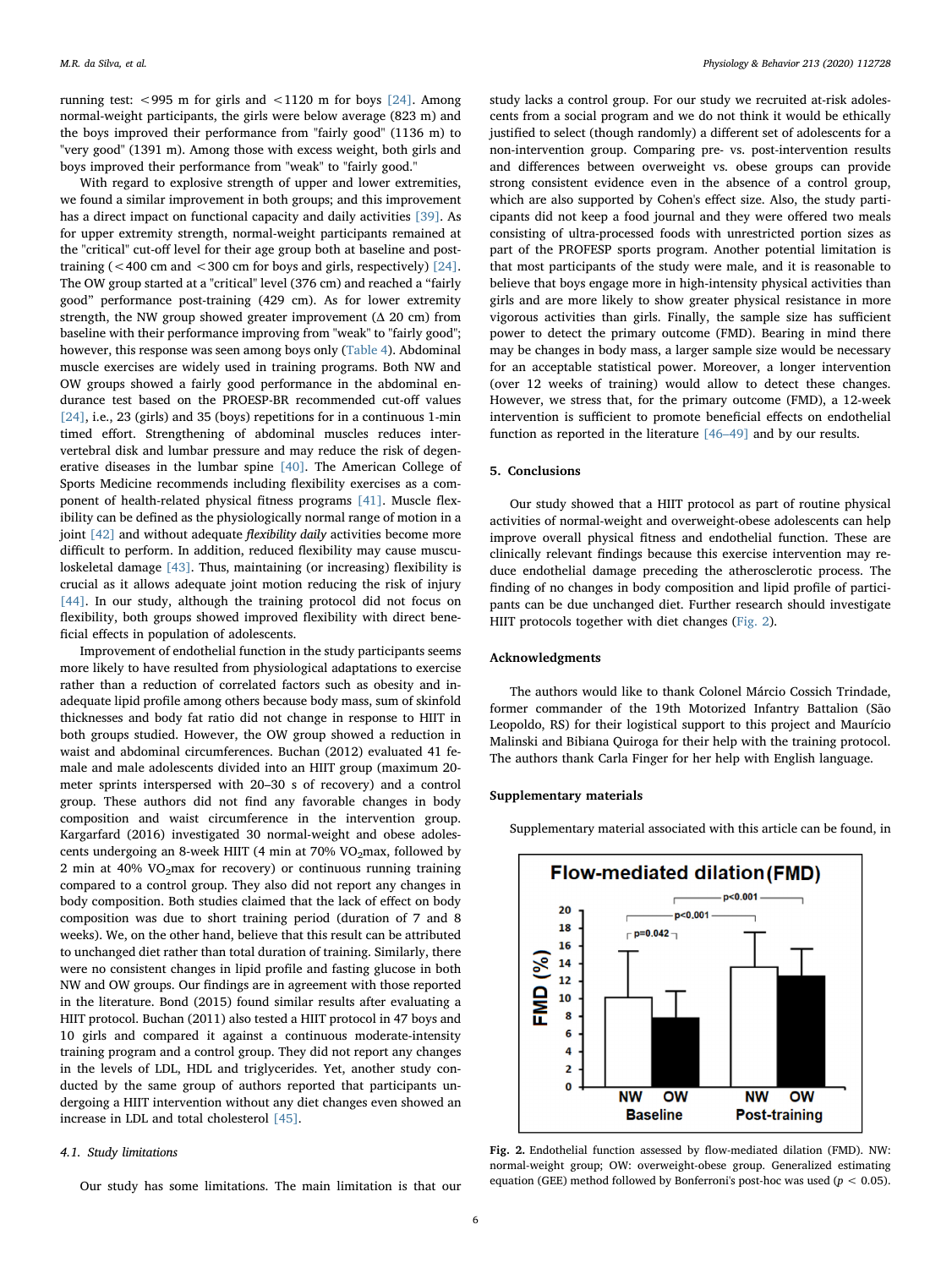the online version, at doi:[10.1016/j.physbeh.2019.112728.](https://doi.org/10.1016/j.physbeh.2019.112728)

#### References

- <span id="page-6-0"></span>[1] J.d.G. Jorge, M.A. Santos, J.A. Barreto Filho, J.L. Oliveira, E.V. Melo, N.A. Oliveira, G.B. Faro, A.C. Sousa, Level of physical activity and in-hospital course of patients with acute coronary syndrome, Arq. Bras. Cardiol. 106 (1) (2016) 33–40, [https://](https://doi.org/10.5935/abc.20160006) [doi.org/10.5935/abc.20160006.](https://doi.org/10.5935/abc.20160006)
- <span id="page-6-1"></span>[2] A.M. McManus, P.N. Ainslie, D.J. Green, R.G. Simair, K. Smith, N. Lewis, Impact of prolonged sitting on vascular function in young girls, Exp. Physiol. 100 (11) (2015) 1379–1387, https://doi.org/10.1113/EP08535
- <span id="page-6-2"></span>[3] I.M. Lee, E.J. Shiroma, F. Lobelo, P. Puska, S.N. Blair, P.T. Katzmarzyk, Effect of physical inactivity on major non-communicable diseases worldwide: an analysis of burden of disease and life expectancy, Lancet 380 (9838) (2012) 219–229, [https://](https://doi.org/10.1016/S0140-6736(12)61031-9) [doi.org/10.1016/S0140-6736\(12\)61031-9.](https://doi.org/10.1016/S0140-6736(12)61031-9)
- <span id="page-6-3"></span>[4] B.Q. Farah, D.G. Christofaro, P.B. Balagopal, B.R. Cavalcante, M.V. de Barros, R.M. Ritti-Dias, Association between resting heart rate and cardiovascular risk factors in adolescents, Eur. J. Pediatr. 174 (12) (2015) 1621–1628, [https://doi.org/](https://doi.org/10.1007/s00431-015-2580-y) [10.1007/s00431-015-2580-y.](https://doi.org/10.1007/s00431-015-2580-y)
- <span id="page-6-13"></span>[5] D.S. Buchan, S. Ollis, J.D. Young, N.E. Thomas, S.M. Cooper, T.K. Tong, J. Nie, R.M. Malina, J.S. Baker, The effects of time and intensity of exercise on novel and established markers of CVD in adolescent youth, Am. J. Hum. Biol. 23 (4) (2011) 517–526, [https://doi.org/10.1002/ajhb.21166.](https://doi.org/10.1002/ajhb.21166)
- [6] M. Kargarfard, E.T. Lam, A. Shariat, M. Asle Mohammadi, S. Afrasiabi, I. Shaw, B.S. Shaw, Effects of endurance and high intensity training on ICAM-1 and VCAM-1 levels and arterial pressure in obese and normal weight adolescents, Phys. Sportsmed. 44 (3) (2016) 208–216, [https://doi.org/10.1080/00913847.2016.](https://doi.org/10.1080/00913847.2016.1200442) [1200442.](https://doi.org/10.1080/00913847.2016.1200442)
- <span id="page-6-4"></span>[7] [R.F. Furchgott, J.V. Zawadzki, The obligatory role of endothelial cells in the re](http://refhub.elsevier.com/S0031-9384(19)30530-X/sbref0007)[laxation of arterial smooth muscle by acetylcholine, Nature 288 \(5789\) \(1980\)](http://refhub.elsevier.com/S0031-9384(19)30530-X/sbref0007) 373–[376.](http://refhub.elsevier.com/S0031-9384(19)30530-X/sbref0007)
- <span id="page-6-5"></span>[8] P. Libby, M. DiCarli, R. Weissleder, The vascular biology of atherosclerosis and imaging targets, J. Nucl. Med. 51 (Suppl 1) (2010) 33S–37S, [https://doi.org/10.](https://doi.org/10.2967/jnumed.109.069633) [2967/jnumed.109.069633.](https://doi.org/10.2967/jnumed.109.069633)
- <span id="page-6-6"></span>[9] E. Csongradi, M. Kaplar, B. Nagy Jr., C.A. Koch, A. Juhasz, L. Bajnok, Z. Varga, I. Seres, Z. Karanyi, M.T. Magyar, L. Olah, A. Facsko, J. Kappelmayer, G. Paragh, Adipokines as atherothrombotic risk factors in obese subjects: associations with haemostatic markers and common carotid wall thickness, Nutr. Metab. Cardiovasc. Dis. 27 (6) (2017) 571–580, [https://doi.org/10.1016/j.numecd.2017.02.007.](https://doi.org/10.1016/j.numecd.2017.02.007)
- <span id="page-6-7"></span>[10] V.K. Matsudo, G.L. Ferrari, T.L. Araujo, L.C. Oliveira, E. Mire, T.V. Barreira, C. Tudor-Locke, P. Katzmarzyk, Socioeconomic status indicators, physical activity, and overweight/obesity in Brazilian children, Rev. Paul. Pediatr. (2016), [https://](https://doi.org/10.1016/j.rpped.2015.04.003) [doi.org/10.1016/j.rpped.2015.04.003.](https://doi.org/10.1016/j.rpped.2015.04.003)
- <span id="page-6-8"></span>[11] M.E. Francois, C. Durrer, K.J. Pistawka, F.A. Halperin, J.P. Little, Resistance-based interval exercise acutely improves endothelial function in type 2 diabetes, Am. J. Physiol. Heart Circ. Physiol. 311 (5) (2016) H1258–H1267, [https://doi.org/10.](https://doi.org/10.1152/ajpheart.00398.2016) [1152/ajpheart.00398.2016.](https://doi.org/10.1152/ajpheart.00398.2016)
- <span id="page-6-9"></span>[12] C.A. Dow, B.L. Stauffer, D.L. Brunjes, J.J. Greiner, C.A. DeSouza, Regular aerobic exercise reduces endothelin-1-mediated vasoconstrictor tone in overweight and obese adults, Exp. Physiol. 102 (9) (2017) 1133–1142, [https://doi.org/10.1113/](https://doi.org/10.1113/EP086454) [EP086454.](https://doi.org/10.1113/EP086454)
- <span id="page-6-10"></span>[13] R.J. Sigal, A.S. Alberga, G.S. Goldfield, D. Prud'homme, S. Hadjiyannakis, R. Gougeon, P. Phillips, H. Tulloch, J. Malcolm, S. Doucette, G.A. Wells, J. Ma, G.P. Kenny, Effects of aerobic training, resistance training, or both on percentage body fat and cardiometabolic risk markers in obese adolescents: the healthy eating aerobic and resistance training in youth randomized clinical trial, JAMA Pediatr. 168 (11) (2014) 1006–1014, [https://doi.org/10.1001/jamapediatrics.2014.1392.](https://doi.org/10.1001/jamapediatrics.2014.1392)
- <span id="page-6-11"></span>[14] A.S. Alberga, D. Prud'homme, R.J. Sigal, G.S. Goldfield, S. Hadjiyannakis, R. Gougeon, P. Phillips, J. Malcolm, G.A. Wells, S. Doucette, J. Ma, G.P. Kenny, Does exercise training affect resting metabolic rate in adolescents with obesity? Appl. Physiol. Nutr. Metab. 42 (1) (2017) 15–22, [https://doi.org/10.1139/apnm-](https://doi.org/10.1139/apnm-2016-0244)[2016-0244.](https://doi.org/10.1139/apnm-2016-0244)
- <span id="page-6-12"></span>[15] B. Bond, E.J. Cockcroft, C.A. Williams, S. Harris, P.E. Gates, S.R. Jackman, N. Armstrong, A.R. Barker, Two weeks of high-intensity interval training improves novel but not traditional cardiovascular disease risk factors in adolescents, Am. J. Physiol. Heart Circ. Physiol. 309 (6) (2015) H1039–H1047, [https://doi.org/10.](https://doi.org/10.1152/ajpheart.00360.2015) [1152/ajpheart.00360.2015.](https://doi.org/10.1152/ajpheart.00360.2015)
- [16] M.J. Sedgwick, J.G. Morris, M.E. Nevill, L.A. Barrett, Effect of repeated sprints on postprandial endothelial function and triacylglycerol concentrations in adolescent boys, J Sports Sci. 33 (8) (2015) 806–816, [https://doi.org/10.1080/02640414.](https://doi.org/10.1080/02640414.2014.964749) [2014.964749.](https://doi.org/10.1080/02640414.2014.964749)
- [17] S.A. Costigan, N. Eather, R.C. Plotnikoff, D.R. Taaffe, D.R. Lubans, High-intensity interval training for improving health-related fitness in adolescents: a systematic review and meta-analysis, Br. J. Sports Med. 49 (19) (2015) 1253–1261, [https://](https://doi.org/10.1136/bjsports-2014-094490) [doi.org/10.1136/bjsports-2014-094490.](https://doi.org/10.1136/bjsports-2014-094490)
- <span id="page-6-14"></span>[18] A.C. Corte de Araujo, H. Roschel, A.R. Picanco, D.M. do Prado, S.M. Villares, A.L. de Sa Pinto, B. Gualano, Similar health benefits of endurance and high-intensity interval training in obese children, PLoS ONE 7 (8) (2012) e42747, [https://doi.org/](https://doi.org/10.1371/journal.pone.0042747) [10.1371/journal.pone.0042747.](https://doi.org/10.1371/journal.pone.0042747)
- <span id="page-6-15"></span>[19] L. Bruyndonckx, V.Y. Hoymans, A. De Guchtenaere, M. Van Helvoirt, E.M. Van Craenenbroeck, G. Frederix, K. Lemmens, D.K. Vissers, C.J. Vrints, J. Ramet, V.M. Conraads, Diet, exercise, and endothelial function in obese adolescents, Pediatrics 135 (3) (2015) e653–e661, [https://doi.org/10.1542/peds.2014-1577.](https://doi.org/10.1542/peds.2014-1577)
- <span id="page-6-16"></span>[20] K.F. Schulz, D.G. Altman, D. Moher, CONSORT 2010 statement: updated guidelines for reporting parallel group randomised trials, BMJ 340 (2010) c332, [https://doi.](https://doi.org/10.1136/bmj.c332)

M.R. da Silva, et al. *Physiology & Behavior 213 (2020) 112728*

[org/10.1136/bmj.c332.](https://doi.org/10.1136/bmj.c332)

- <span id="page-6-17"></span>[21] L. Wadolowska, J. Kowalkowska, M. Lonnie, J. Czarnocinska, M. Jezewska-Zychowicz, E. Babicz-Zielinska, Associations between physical activity patterns and dietary patterns in a representative sample of Polish girls aged 13-21 years: a crosssectional study (GEBaHealth project), BMC Publ. Health 16 (2016) 698, [https://doi.](https://doi.org/10.1186/s12889-016-3367-4) [org/10.1186/s12889-016-3367-4.](https://doi.org/10.1186/s12889-016-3367-4)
- <span id="page-6-18"></span>[22] [M.H. Slaughter, T.G. Lohman, R.A. Boileau, C.A. Horswill, R.J. Stillman, M.D. Van](http://refhub.elsevier.com/S0031-9384(19)30530-X/sbref0022) [Loan, D.A. Bemben, Skinfold equations for estimation of body fatness in children](http://refhub.elsevier.com/S0031-9384(19)30530-X/sbref0022) [and youth, Hum. Biol. 60 \(5\) \(1988\) 709](http://refhub.elsevier.com/S0031-9384(19)30530-X/sbref0022)–723.
- <span id="page-6-19"></span>[23] [M.C. Corretti, T.J. Anderson, E.J. Benjamin, D. Celermajer, F. Charbonneau,](http://refhub.elsevier.com/S0031-9384(19)30530-X/sbref0023) M.A. Creager, J. Deanfi[eld, H. Drexler, M. Gerhard-Herman, D. Herrington,](http://refhub.elsevier.com/S0031-9384(19)30530-X/sbref0023) [P. Vallance, J. Vita, R. Vogel, F. International Brachial Artery Reactivity Task,](http://refhub.elsevier.com/S0031-9384(19)30530-X/sbref0023) [Guidelines for the ultrasound assessment of endothelial-dependent](http://refhub.elsevier.com/S0031-9384(19)30530-X/sbref0023) flow-mediated [vasodilation of the brachial artery: a report of the international brachial artery](http://refhub.elsevier.com/S0031-9384(19)30530-X/sbref0023) [reactivity task force, J. Am. Coll. Cardiol. 39 \(2\) \(2002\) 257](http://refhub.elsevier.com/S0031-9384(19)30530-X/sbref0023)–265.
- <span id="page-6-21"></span>[24] Gaya A., Gaya A.Projeto esporte Brasil: manual de testes e avaliação Porto Alegre: UFRGS; 2016. Available from[:https://www.ufrgs.br/proesp/arquivos/manual](https://www.ufrgs.br/proesp/arquivos/manual-proesp-br-2016.pdf)[proesp-br-2016.pdf](https://www.ufrgs.br/proesp/arquivos/manual-proesp-br-2016.pdf).
- <span id="page-6-20"></span>[25] J. Cohen, A power primer, Psychol. Bull. 112 (1) (1992) 155–159, [https://doi.org/](https://doi.org/10.1037//0033-2909.112.1.155) [10.1037//0033-2909.112.1.155.](https://doi.org/10.1037//0033-2909.112.1.155)
- <span id="page-6-22"></span>[26] N. Amabile, S. Cheng, J.M. Renard, M.G. Larson, A. Ghorbani, E. McCabe, G. Griffin, C. Guerin, J.E. Ho, S.Y. Shaw, K.S. Cohen, R.S. Vasan, A. Tedgui, C.M. Boulanger, T.J. Wang, Association of circulating endothelial microparticles with cardiometabolic risk factors in the framingham heart study, Eur. Heart. J. 35 (42) (2014) 2972–2979, [https://doi.org/10.1093/eurheartj/ehu153.](https://doi.org/10.1093/eurheartj/ehu153)
- <span id="page-6-23"></span>[27] M.A. Gimbrone Jr., G. Garcia-Cardena, Endothelial cell dysfunction and the pathobiology of atherosclerosis, Circ. Res. 118 (4) (2016) 620–636, [https://doi.org/](https://doi.org/10.1161/CIRCRESAHA.115.306301) [10.1161/CIRCRESAHA.115.306301.](https://doi.org/10.1161/CIRCRESAHA.115.306301)
- <span id="page-6-24"></span>[28] U. Ekelund, J. Luan, L.B. Sherar, D.W. Esliger, P. Griew, A. Cooper, C. International Children's Accelerometry Database, Moderate to vigorous physical activity and sedentary time and cardiometabolic risk factors in children and adolescents, JAMA 307 (7) (2012) 704–712, [https://doi.org/10.1001/jama.2012.156.](https://doi.org/10.1001/jama.2012.156)
- <span id="page-6-25"></span>[29] W. Zhu, X. Huang, J. He, M. Li, H. Neubauer, Arterial intima-media thickening and endothelial dysfunction in obese Chinese children, Eur. J. Pediatr. 164 (6) (2005) 337–344, [https://doi.org/10.1007/s00431-005-1642-y.](https://doi.org/10.1007/s00431-005-1642-y)
- <span id="page-6-26"></span>[30] Y. Inaba, J.A. Chen, S.R. Bergmann, Prediction of future cardiovascular outcomes by flow-mediated vasodilatation of brachial artery: a meta-analysis, Int. J. Cardiovasc. Imag. 26 (6) (2010) 631–640, [https://doi.org/10.1007/s10554-010-](https://doi.org/10.1007/s10554-010-9616-1) [9616-1.](https://doi.org/10.1007/s10554-010-9616-1)
- <span id="page-6-27"></span>[31] T.M. Tinken, D.H. Thijssen, N. Hopkins, E.A. Dawson, N.T. Cable, D.J. Green, Shear stress mediates endothelial adaptations to exercise training in humans, Hypertension 55 (2) (2010) 312–318, [https://doi.org/10.1161/](https://doi.org/10.1161/HYPERTENSIONAHA.109.146282) [HYPERTENSIONAHA.109.146282.](https://doi.org/10.1161/HYPERTENSIONAHA.109.146282)
- <span id="page-6-28"></span>[32] [A.Z. Jamurtas, I.G. Fatouros, C.K. Deli, K. Georgakouli, A. Poulios, D. Draganidis,](http://refhub.elsevier.com/S0031-9384(19)30530-X/sbref0031) [K. Papanikolaou, P. Tsimeas, A. Chatzinikolaou, A. Avloniti, A. Tsiokanos,](http://refhub.elsevier.com/S0031-9384(19)30530-X/sbref0031) Y. Koutedakis, The eff[ects of acute low-volume HIIT and aerobic exercise on leu](http://refhub.elsevier.com/S0031-9384(19)30530-X/sbref0031)[kocyte count and redox status, J. Sports Sci. Med. 17 \(3\) \(2018\) 501](http://refhub.elsevier.com/S0031-9384(19)30530-X/sbref0031)–508.
- <span id="page-6-29"></span>[33] [C.A. DeSouza, L.F. Shapiro, C.M. Clevenger, F.A. Dinenno, K.D. Monahan,](http://refhub.elsevier.com/S0031-9384(19)30530-X/sbref0032) [H. Tanaka, D.R. Seals, Regular aerobic exercise prevents and restores age-related](http://refhub.elsevier.com/S0031-9384(19)30530-X/sbref0032) [declines in endothelium-dependent vasodilation in healthy men, Circulation 102](http://refhub.elsevier.com/S0031-9384(19)30530-X/sbref0032) [\(12\) \(2000\) 1351](http://refhub.elsevier.com/S0031-9384(19)30530-X/sbref0032)–1357.
- <span id="page-6-30"></span>[34] [Y. Higashi, S. Sasaki, S. Kurisu, A. Yoshimizu, N. Sasaki, H. Matsuura, G. Kajiyama,](http://refhub.elsevier.com/S0031-9384(19)30530-X/sbref0033) [T. Oshima, Regular aerobic exercise augments endothelium-dependent vascular](http://refhub.elsevier.com/S0031-9384(19)30530-X/sbref0033) [relaxation in normotensive as well as hypertensive subjects: role of endothelium](http://refhub.elsevier.com/S0031-9384(19)30530-X/sbref0033)[derived nitric oxide, Circulation 100 \(11\) \(1999\) 1194](http://refhub.elsevier.com/S0031-9384(19)30530-X/sbref0033)–1202.
- <span id="page-6-31"></span>[35] J.S. Ramos, L.C. Dalleck, A.E. Tjonna, K.S. Beetham, J.S. Coombes, The impact of high-intensity interval training versus moderate-intensity continuous training on vascular function: a systematic review and meta-analysis, Sports Med. 45 (5) (2015) 679–692, [https://doi.org/10.1007/s40279-015-0321-z.](https://doi.org/10.1007/s40279-015-0321-z)
- <span id="page-6-32"></span>[36] M. Klonizakis, J. Moss, S. Gilbert, D. Broom, J. Foster, G.A. Tew, Low-volume highintensity interval training rapidly improves cardiopulmonary function in postmenopausal women, Menopause 21 (10) (2014) 1099–1105, [https://doi.org/10.](https://doi.org/10.1097/GME.0000000000000208) [1097/GME.0000000000000208.](https://doi.org/10.1097/GME.0000000000000208)
- <span id="page-6-33"></span>[37] G. Racil, J.B. Coquart, W. Elmontassar, M. Haddad, R. Goebel, A. Chaouachi, M. Amri, K. Chamari, Greater effects of high- compared with moderate-intensity interval training on cardio-metabolic variables, blood leptin concentration and ratings of perceived exertion in obese adolescent females, Biol. Sport. 33 (2) (2016) 145–152, [https://doi.org/10.5604/20831862.1198633.](https://doi.org/10.5604/20831862.1198633)
- <span id="page-6-34"></span>[38] C.A. Vella, K. Taylor, D. Drummer, High-intensity interval and moderate-intensity continuous training elicit similar enjoyment and adherence levels in overweight and obese adults, Eur. J. Sport Sci. 17 (9) (2017) 1203–1211, [https://doi.org/10.](https://doi.org/10.1080/17461391.2017.1359679) [1080/17461391.2017.1359679.](https://doi.org/10.1080/17461391.2017.1359679)
- <span id="page-6-35"></span>[39] A. Macaluso, G. De Vito, Comparison between young and older women in explosive power output and its determinants during a single leg-press action after optimisation of load, Eur. J. Appl. Physiol. 90 (5–6) (2003) 458–463, [https://doi.org/10.](https://doi.org/10.1007/s00421-003-0866-7) [1007/s00421-003-0866-7.](https://doi.org/10.1007/s00421-003-0866-7)
- <span id="page-6-36"></span>[40] C.E. Ladeira, L.W. Hess, B.M. Galin, S. Fradera, M.A. Harkness, Validation of an abdominal muscle strength test with dynamometry, J. Strength Cond. Res. 19 (4) (2005) 925–930, [https://doi.org/10.1519/R-16664.1.](https://doi.org/10.1519/R-16664.1)
- <span id="page-6-37"></span>[41] [ACSM, Manual do ACSM Para Avaliação da Aptidão Física Relacionada à Saúde, 3a.](http://refhub.elsevier.com/S0031-9384(19)30530-X/sbref0040) [Ed., Rio de Janeiro, Guanabara Koogan, 2011.](http://refhub.elsevier.com/S0031-9384(19)30530-X/sbref0040)
- <span id="page-6-38"></span>[42] [G.J. Holland, K. Tanaka, R. Shigematsu, M. Nakagaichi, Flexibility and physical](http://refhub.elsevier.com/S0031-9384(19)30530-X/sbref0041) [functions of older adults: a review, J. Aging Phys. Act 10 \(2\) \(2002\) 169](http://refhub.elsevier.com/S0031-9384(19)30530-X/sbref0041)–206.
- <span id="page-6-39"></span>[43] E.M. Badley, S. Wagstaff[, P.H. Wood, Measures of functional ability \(disability\) in](http://refhub.elsevier.com/S0031-9384(19)30530-X/sbref0042) [arthritis in relation to impairment of range of joint movement, Ann. Rheum. Dis. 43](http://refhub.elsevier.com/S0031-9384(19)30530-X/sbref0042) [\(4\) \(1984\) 563](http://refhub.elsevier.com/S0031-9384(19)30530-X/sbref0042)–569.